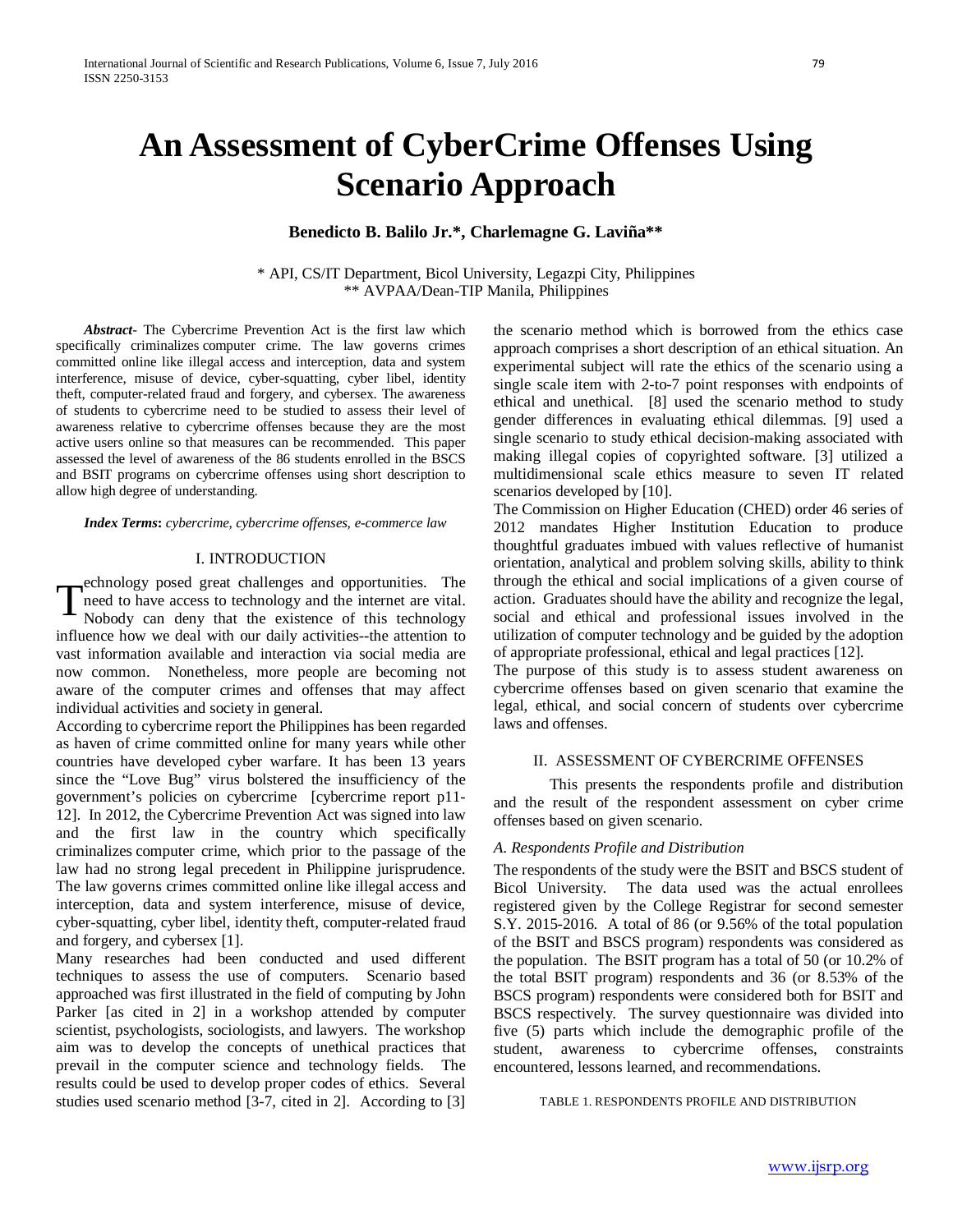| Program      | <b>BSCS</b> | <b>BSIT</b>    | <b>TOTAL</b> |
|--------------|-------------|----------------|--------------|
| First Year   | ר ו         | 1 <sup>2</sup> |              |
| Second Year  |             | 12             |              |
| Third Year   |             |                |              |
| Fourth Year  |             |                |              |
| <b>TOTAL</b> |             |                |              |

*a) Scale Used.* Responses to the survey instrument used the four (4) scale described in Table 2. For clarification and contextual description of the scale the following descriptions were used:

TABLE 2. SCALE USED ON SURVEY RESPONSES

| <b>Numerical equivalent</b> | <b>Adj Description</b> | Range         |
|-----------------------------|------------------------|---------------|
|                             | Very High              | $4.51 - 5.00$ |
|                             | High                   | $3.51 - 4.50$ |
|                             | Low                    | $2.51 - 3.50$ |
|                             | Very Low               | $1.00 - 2.50$ |

4 (Very High or Strongly Agree) refers to "fully aware of the cyber crime offenses and law"; 3 (High or Agree) refers to "high in awareness of the cybercrime offenses and law"; 2 (Low or DisAgree) refers to "not aware of the offenses and its implication"; while 1 (Very Low or Strongly DisAgree) refers to "not fully aware of the cyber crime offenses and its implication".

## *B. Computer Offenses*

*a) Illegal Access.* Illegal access refers to the access to the whole or any part of a computer system without right [11]. It is about entering the whole or any part of a computer system, irrespective of the communication method, directly maneuvering the system, or remotely through different network connections. In its simplest form, the access to a computer system implies an unauthorized interaction between the culprit and the targeted devices or computer components, usually by switching the computer on, using the keyboard or the mouse, printing a document, browsing folders, opening files, running software, and processing data with the purpose of acquiring information. There will also be the case of illegal access when the culprit, using his own devices or computers, finds a way to enter (to access) remote information resources (workstations, servers etc.) in the same or a different network. In order to get access to a computer system, the attacker usually tries various tools and methods, such as: password-based attacks, free-access attacks, exploiting vulnerabilities, IP or TCP hijacking-type attacks [http://www.ecrime.ero].

Table 3 shows that the awareness of respondents on illegal access was *high* (3.91). This means information relative to cyber crime laws was included in the curriculum of the institution or had been discussed as part of the classroom discussion or activities. The high awareness of the respondents could influence others that manipulating computers without authorization is not legal.

TABLE 3. SUMMARY RESULT OF ILLEGAL ACCESS

Professor Y wrote a letter to Dean BTX for the alteration of

| the temporary grade of student Lyeann. McGray is the |      |    |
|------------------------------------------------------|------|----|
| college registrar who has the authority<br>assistant |      | of |
| manipulating the system.                             |      |    |
| If Professor Y intentionally accessed the            |      |    |
| college registrar system which he has no             | 4.53 | VH |
| right, Professor Y is guilty of illegal              |      |    |
| access.                                              |      |    |
| Professor Y is not guilty if he has right to         | 4.23 | VH |
| access the system                                    |      |    |
| If McGray took a snack and Professor Y               |      |    |
| opens the file and changed the grade of              | 4.44 | VH |
| Lyeann. Professor Y is guilty of illegal             |      |    |
| access                                               |      |    |
| If Professor Y intentionally opens the               |      |    |
| desktop file which he has no right                   |      |    |
| manipulated the system without the                   | 4.59 | VH |
| presence of McGray, Professor Y is guilty            |      |    |
| of illegal access                                    |      |    |
| If Professor Y unintentionally accessed              |      |    |
| the college registrar system, Professor Y            | 3.41 | L  |
| is guilty of illegal access                          |      |    |
| Lyeann is guilty of illegal access if she            |      |    |
| ask a favor to McGray to higher up her               | 3.31 | L  |
| grade                                                |      |    |
| If McGray posted the file in a shared-               |      |    |
| document. If Professor Y access the                  | 2.92 | L  |
| document, he is guilty of illegal access             |      |    |
| Overall                                              | 3.91 | H  |

Furthermore, because of their high awareness there is a high possibility that they will be aware of the consequences that it may bring. It is noteworthy that sometimes because of many activities it cannot be evaded to know the details of illegal access. It can be noted from the data that the provision for unintentional access, files posted as a shared document, and asking favor was perceived by the respondents to be *low* (3.41, 2.92, and 3.31 respectively). Information to cyber crime laws and offenses is important so much as ICT become part of our day-to-day activities. Moreover, they are aware that accessing computers without right is cybercrime offense which is punishable by law and that anybody who manipulates the system should have proper authority.

*b) Illegal Interception.* Interception by technical means without right is illegal. Interception refers to listening to, recording, monitoring or surveillance of the content of communications, including producing of the content of data, either directly, through access and use of a computer system or indirectly, through the use of electronic eavesdropping or tapping devices, at the same time that the communication is occurring (Sec  $(3(m))$ ). Table 4 shows the level of awareness of respondents on illegal interception. It can be noted from the data that the mean rating is 3.80, interpreted to be *high.* This means that the level of awareness of respondents on illegal interception is *high* given the scenario copying of files via storage media if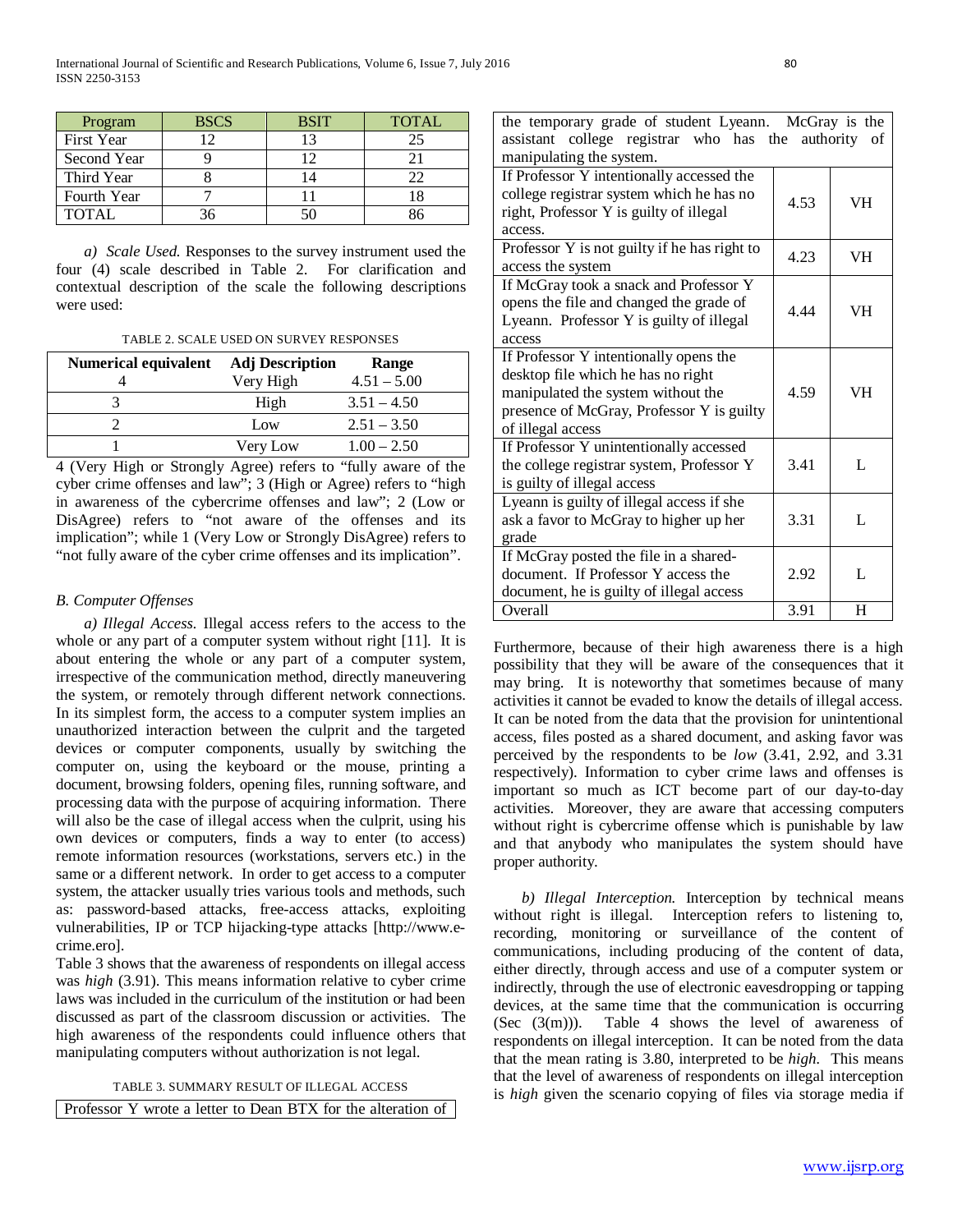username and password known to both parties and distribute the same without the consent or knowledge of the other party.

## TABLE 4. SUMMARY OF ILLEGAL INTERCEPTION

| Gilmores and Halmore are best friends and a well known    |      |    |
|-----------------------------------------------------------|------|----|
| malware/virus developers. They exchanged usernames and    |      |    |
| passwords for their laptop. Anaclete is the girlfriend of |      |    |
| Gilmores who works in an IT Solutions company.            |      |    |
| Assuming, they did not exchanged                          |      |    |
| usernames and passwords, and Gilmores                     |      |    |
| intentionally opens the files of Halmore                  | 4.37 | VH |
| which he has no right. Do you agree                       |      |    |
| Gilmores is guilty of illegal interception                |      |    |
| If Gilmores with intent copied one (1) of                 |      |    |
| the malwares they developed and gave it                   | 3.87 | H  |
| to Anaclete, Gilmores is guilty of illegal                |      |    |
| interception                                              |      |    |
| If Halmore opens Gilmores laptop and                      |      |    |
| copies the files and distribute the same.                 | 3.65 | H  |
| Do you think Halmore is guilty of illegal                 |      |    |
| interception                                              |      |    |
| Assuming, Halmore exposed the files                       |      |    |
| (with malwares/viruses) in shared-                        |      |    |
| documents, Gilmores intentionally opens                   | 3.71 | H  |
| the files and distribute the same. Do you                 |      |    |
| agree Gilmores is guilty of illegal                       |      |    |
| interception                                              |      |    |
| Do you agree Anaclete is also guilty of                   | 3.41 | L  |
| illegal interception                                      |      |    |
| Overall                                                   | 3.80 | H  |

It also shows from the data that any third party involved has no liability over the given scenario which is considered *low* (3.41). This means respondents are aware that illegal interception punishes only those who are principal who illegally made interception to the device.

*c) Data Interference.* The intentional or reckless alteration, damaging, deletion or deterioration of computer data, electronic document, or electronic data message, without right, including the introduction or transmission of viruses ( $Sec(4(a)(3))$ ). Table 5 shows that the awareness of data interference was *high* (3.84). This means any input, alteration or deletion to the data that is necessary in the functioning of the system is considered illegal and therefore a crime punishable by sanction appropriate to the gravity of the offense.

TABLE 5. SUMMARY OF DATA INTERFERENCE

| Suppose CleveRent is the programmer and at the same time |      |    |
|----------------------------------------------------------|------|----|
| the IMO Director who keeps the records of all SSS        |      |    |
| members. CleveRent mother loaned amounting to five (5)   |      |    |
| thousand pesos.                                          |      |    |
| If CleveRent alters the records of her                   |      |    |
| mother making it appear that her mother                  | 4.61 | VН |
| has already paid the remaining balance,                  |      |    |

| CleveRent is guilty of data interference     |      |   |
|----------------------------------------------|------|---|
| If CleveRent alters the computer program     |      |   |
| so that in a specified date her mother shall | 4.48 | H |
| be freed from all debts, CleveRent is        |      |   |
| guilty of data interference                  |      |   |
| If a person transmits a computer virus to    |      |   |
| the system that will affect the data, the    | 4.32 | H |
| person shall be guilty of data interference  |      |   |
| If CleveRent changes the SSS                 |      |   |
| contribution table with an order from her    | 3.08 | L |
| superior, CleveRent will be guilty of data   |      |   |
| interference                                 |      |   |
| If CleveRent changes the monthly             |      |   |
| amortization (amount paid) only of her       | 2.69 | L |
| mother, CleveRent is not guilty of data      |      |   |
| interference                                 |      |   |
| Overall                                      | 3.84 | Н |

The access to the system without authority, alteration to the computer program on specified date and transmitting computer virus has *high* rating. This means that they are aware of the consequences if these activities will be intentionally taken into account.

*d) System Interference.* The intentional alteration or reckless hindering or interference with the functioning of a computer or computer network by inputting, transmitting, damaging, deleting, deteriorating, altering or suppressing computer data or program, electronic document, or electronic data message, without right or authority, including the introduction or transmission of viruses (Sec.  $(4(a)(4))$ ).

#### TABLE 6. SUMMARY OF SYSTEM INTERFERENCE

| GSIX System is a system for the GSIS premium contributions  |                                                        |   |
|-------------------------------------------------------------|--------------------------------------------------------|---|
|                                                             | of employees. Gutdula is a junior programmer who knows |   |
| very well the system operation. The program is reading from |                                                        |   |
| the GSIS contribution table stored in flat file.            |                                                        |   |
| If Gutdula will alter the GSIS table, he                    | 4.01                                                   | н |
| will be guilty of system interference                       |                                                        |   |
| If a person transmits a computer virus to                   |                                                        |   |
| the system that will affect both data and                   | 4.46                                                   | H |
| computer program, the person shall be                       |                                                        |   |
| guilty of system interference                               |                                                        |   |
| Overall                                                     |                                                        |   |

Table 6 shows that the awareness of respondents over system interference was *high* (4.23). This means that any system interference that affects the functioning of the computer system is punishable by law. Also, affecting both data and computer programs in the functioning of the computer system is guilty of system interference.

*e) Misuse of Device.* The misuse of device refers to the use, production, sale, importation, distribution, or otherwise making available, without right of: (a) device, including a computer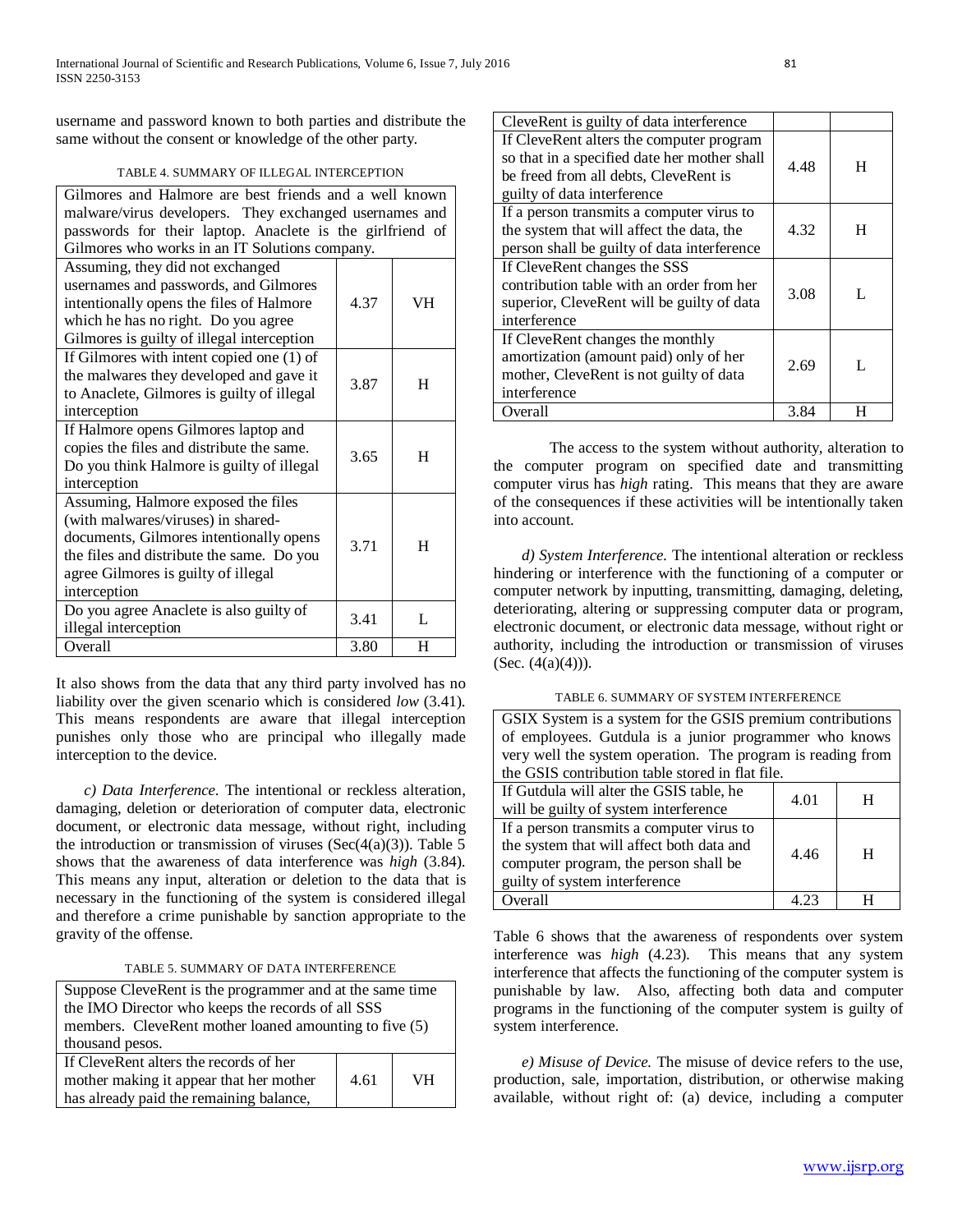program, designed or adapted primarily for the purpose of committing any of the offenses under this Act, (b) a computer password, access code, or similar data by which the whole or any part of a computer system is capable of being accessed with intent that it be used for the purpose of committing any of the offenses under this Act., and the possession of an item referred to in paragraphs 5(i)(aa) or (bb) above with intent to use said devices for the purpose of committing any of the offenses under this Section.

Table 7 shows that the awareness over the misuse of devices was *high* (4.04). This means that respondents are aware that mere possession of any device with intent or purpose to commit an offense is illegal. Furthermore, the use, sale, procurement, importation and distribution of devices without right are also punishable under the law.

#### TABLE 7. SUMMARY OF MISUSE OF DEVICE

| Pedro has in possession of a device/program capable of  |      |   |
|---------------------------------------------------------|------|---|
| decrypting and recovering password. Juan is a friend of |      |   |
| Jose.                                                   |      |   |
| The mere possession of the program does                 | 3.89 | н |
| not constitute misuse of device offense                 |      |   |
| If Juan use, produce, sale, procure, import             |      |   |
| and distribute or making it available                   | 4.09 | н |
| without right committing a crime is guilty              |      |   |
| of misuse of device                                     |      |   |
| It Pedro who has in possession of a                     |      |   |
| device capable of decrypting password                   | 3.84 | н |
| with intent                                             |      |   |
| to use and sell it, is an offense                       |      |   |
| If Juan use said device of intercepting                 |      |   |
| government transaction, and reproduce                   | 4.36 | н |
| the same is guilty of this offense                      |      |   |
| Overall                                                 | 4.04 |   |

*f) Cyber Squatting*. The acquisition of a domain name over the internet in bad faith to profit, mislead, destroy reputation, and deprive others from registering the same, if such a domain name is similar, identical, or confusingly similar to an existing trademark registered with the appropriate government agency at the time of the domain name registration, identical or in any way similar with the name of a person other than the registrant, in case of a personal name, and acquired without right or with intellectual property interests in it.

TABLE 8. RESULT OF CYBER SQUATTING

| Peterson is the owner of the company and acquired in good<br>faith the domain name www.bloombergs.com.                                                                                            |      |   |
|---------------------------------------------------------------------------------------------------------------------------------------------------------------------------------------------------|------|---|
| If Peterson acquires a domain name over<br>the internet in bad faith to profit, mislead,<br>destroy reputation and deprive others<br>from registering the same is guilty of<br>cyber<br>squatting | 4.22 | H |
| If Peterson unintentionally registered a                                                                                                                                                          | 3.56 | н |

| domain name and used it for                |      |   |
|--------------------------------------------|------|---|
| philanthropic                              |      |   |
| works and already registered as            |      |   |
| juridical person is guilty of cyber        |      |   |
| squatting                                  |      |   |
| If Peterson designed the website that      |      |   |
| destroy the reputation of a person or      | 4.25 | н |
| juridical person is guilty cyber squatting |      |   |
| Overall                                    |      |   |

Table 8 shows that respondents awareness to cyber squatting was *high* (4.01). This means that cyber squatting prohibits any person to acquire and register domain name in bad faith whose name to be natural or juridical. Any person who took the advantage of domain registration shall follow an evaluation process before a legitimate domain name or hosting provider.

*g) Cyber libel.* An act committed by means of writing, printing, exhibition or any similar means with the use of a computer system or any other similar means which may be devised in the future. Table 9 shows the result of respondents perception of cyber libel was *high* (3.79).

#### TABLE 9. SUMMARY RESULTS FOR CYBER LIBEL

| Antiley a private citizen who owns multi-billion companies.                                                                                                                                                                                                                                                       |      |   |
|-------------------------------------------------------------------------------------------------------------------------------------------------------------------------------------------------------------------------------------------------------------------------------------------------------------------|------|---|
| She travel's the globe two (2) times a year and do charitable                                                                                                                                                                                                                                                     |      |   |
| activities. At summer, she distributed goods to TAYABAS                                                                                                                                                                                                                                                           |      |   |
| foundation together with her friends.                                                                                                                                                                                                                                                                             |      |   |
| If Clarissa posted in her FB page "Yan c<br>Antiley drug smuggler", Clarissa is guilty<br>of cyber libel if all the elements are<br>present, there must be an imputation of<br>the crime, it must be malicious, must be<br>in public, directed to natural or juridical<br>person, and tend to cause the dishonor, | 4.22 | H |
| discredit or contempt the person                                                                                                                                                                                                                                                                                  |      |   |
| If Brentice commented on "TOTOO<br>YAN, KILALA KO YAN", Brentice is<br>guilty of cyber libel                                                                                                                                                                                                                      | 4.01 | H |
| If Alice commented "Nagkapera yan<br>dahil nilason niyan ang asawang KANO",<br>Alice is guilty of cyber libel                                                                                                                                                                                                     | 4.18 | H |
| If Koronel posted the statement "Hoy!<br>President YON, 41M pagpapagawa lang<br>ng 1 storey building, anu yan kasama na<br>kickback", Koronel is guilty of cyber libel                                                                                                                                            | 3.83 | H |
| If James posted "Alam niyo ba is Edang<br>classmate natin nong high school kabit<br>pala ng isang Milyonaryo". James is<br>guilty of cyber libel                                                                                                                                                                  | 3.90 | H |
| If Brentice like and share the posting of<br>Clarissa, Brentice is guilty of cyber libel                                                                                                                                                                                                                          | 3.45 | L |
| if Alice posted on FB a picture of a<br>traffic enforcer accepting bribe, Alice is<br>guilty of                                                                                                                                                                                                                   | 2.92 | L |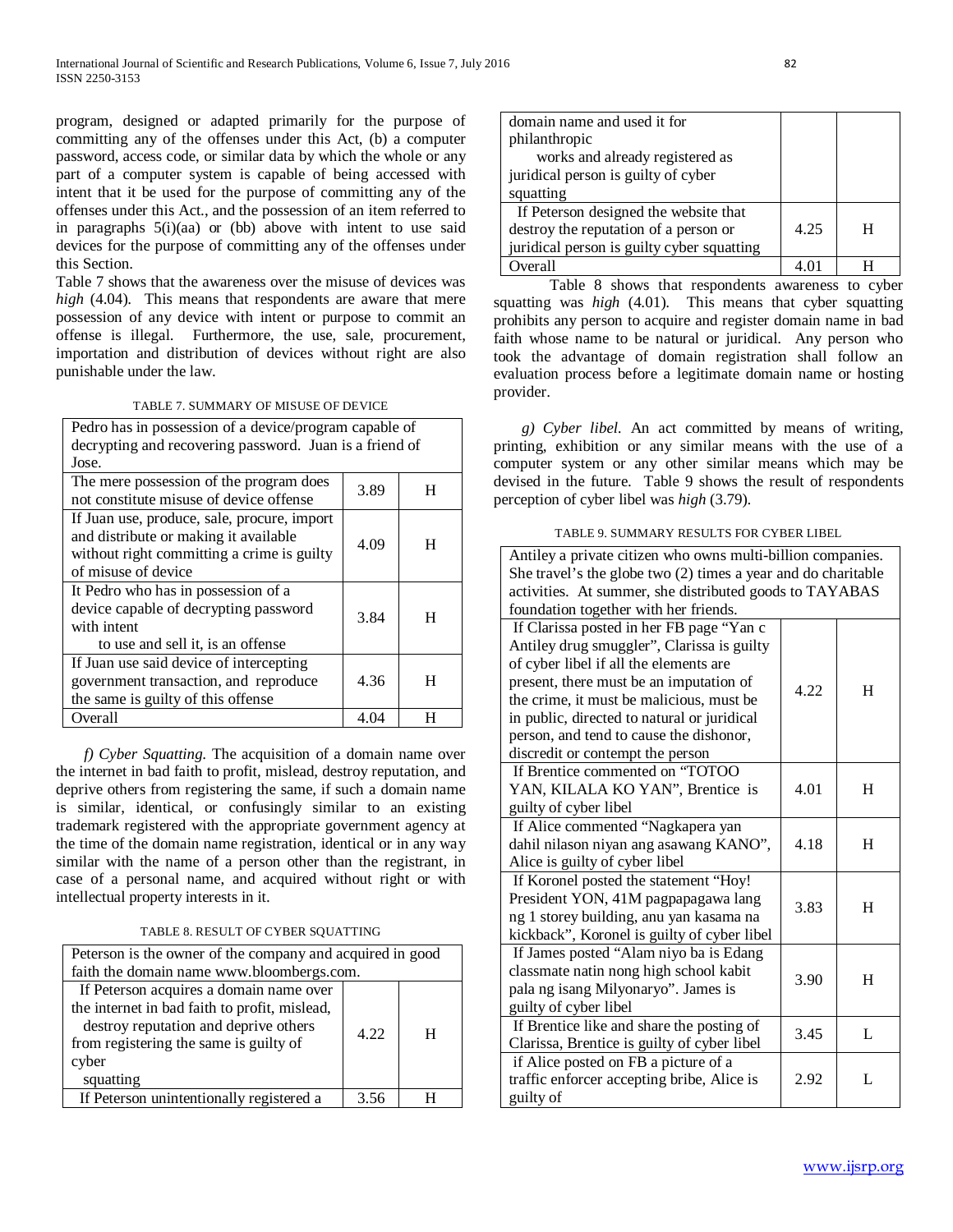| $\cdots$<br>٠<br>cyher<br>libel |         |   |
|---------------------------------|---------|---|
| verall                          | <br>، ب | H |

*h) Computer-related Fraud.* The unauthorized input, alteration or deletion of computer data or program or interference in the functioning of a computer system causing damage thereby with fraudulent intent.

Table 10 shows the results obtained from respondents relative to computer related fraud. Respondents are highly aware that computer related fraud are activities that involves unauthorized input, alteration, or deletion to a computer data or makes an interferences that affects the functioning of the computer system and the purpose is to damage the system with fraudulent intent.

Authentication to manipulate the computer data who either participated in whole or in part without proper authorization posed *high* awareness (4.22 and 3.55 respectively) is not in any way liable of computer related fraud. Furthermore, any person who has an intent to cause damage to the system or interfere with the functioning of the system is illegal.

#### TABLE 10. RESULT OF COMPUTER-RELATED FRAUD

| Yanky is a senior computer programmer and the Manager of<br>Betthoven Solutions who supervises online loan application<br>and company employees are not qualified for loan. Trish is<br>an employee of Betthoven who needed money for her<br>mothers' operation. Trish made an alteration to her mother<br>contribution and applied for loan renewal. |      |   |
|-------------------------------------------------------------------------------------------------------------------------------------------------------------------------------------------------------------------------------------------------------------------------------------------------------------------------------------------------------|------|---|
| If Trish made an input, alteration and<br>deletion to the system causing for the<br>system to shutdown, Trish is guilty of<br>computer-related fraud                                                                                                                                                                                                  | 4.20 | H |
| Trish is guilty of computer-related fraud<br>because there is an input, deletion, and<br>alteration of the data or interference to the<br>functioning of the system and the purpose<br>is to damage the system with fraudulent<br>intent                                                                                                              | 4.22 | H |
| If Yanky made an authorized changes to<br>the annual loan rate that affect the entire<br>computation of the system, Yanky is not<br>guilty of computer-related fraud                                                                                                                                                                                  | 3.55 | H |
| Trish is not guilty of computer-related<br>fraud                                                                                                                                                                                                                                                                                                      | 2.84 | L |
| Overall                                                                                                                                                                                                                                                                                                                                               | 3.70 | Н |

*i) Computer-related Forgery.* The input, alteration, or deletion of any computer data without right resulting in inauthentic data with the intent that it be considered or acted upon for legal purposes as if it were authentic, regardless whether or not the data is directly readable and intelligible, or the act of knowingly using computer data which is the product of computer-related forgery as defined herein, for the purpose of perpetuating a fraudulent or dishonest design.

TABLE 10. SUMMARY RESULT FOR COMPUTER-RELATED FORGERY

| BYS is an online Barangay Youth System. Gloria is a           |
|---------------------------------------------------------------|
| Barangay Secretary who is authorized to use the system.       |
| Yano is a Barangay Kagawad in-charge of Committee on          |
| Sports and Development. In order for the youth to qualify for |
| the Municipal Basketball Competition Gloria made an           |
| alteration changing the age to be legal (18 years old). Said  |
| certification was known to Barangay Kagawad and still         |
| signed the certification.                                     |

| <b>Signed the centrication.</b>            |      |   |
|--------------------------------------------|------|---|
| Gloria is guilty of computer-related       | 3.66 | H |
| forgery                                    |      |   |
| If Gloria made no modifications, Gloria is | 3.83 | H |
| not guilty of computer-related forgery     |      |   |
| The input, alteration, or deletion of any  |      |   |
| computer data without right resulting to   | 4.00 | Η |
| an inauthentic data are elements of        |      |   |
| computer-related forgery                   |      |   |
| An officer who has a knowledge of an       |      |   |
| inauthentic data and confirms it's an      |      |   |
| authentic one                              | 3.84 | H |
| is an example of PASSIVE                   |      |   |
| computer-related forgery                   |      |   |
| An officer who made an input, alteration   |      |   |
| or deletion to data resulting to an        |      |   |
| inauthentic                                | 3.97 | H |
| result is an example of ACTIVE             |      |   |
| computer-related forgery                   |      |   |
| Barangay Kagawad is guilty of computer-    | 3.22 | L |
| related forgery                            |      |   |
| If Barangay Kagawad has no knowledge       |      |   |
| of the changes made by Gloria, Barangay    | 2.84 | L |
| Kagawad is still guilty of computer-       |      |   |
| related forgery                            |      |   |
| Overall                                    | 3.62 | H |

*j) Cybersex.* The willful engagement, operation, control and maintenance, directly or indirectly, of any lascivious exhibition of sexual organs or sexual activity with the aid of a computer system, for favor or consideration.

In table 11, the awareness of respondent was *high* (3.98). This means they are aware that cyber sex is illegal, an offense punishable by law and that the elements therein are fully satisfied.

#### TABLE 11. SUMMARY RESULTS FOR CYBERSEX

| Assuming Mr. Cleanse offered Sally Php 40,000 to have<br>cybersex, but Sally refused. Due to unavoidable<br>circumstances Sally needed money no choice but to accept<br>Mr. Cleanse offer. |      |   |
|--------------------------------------------------------------------------------------------------------------------------------------------------------------------------------------------|------|---|
| Both Sally and Mr. Cleanse are guilty of<br>cybersex                                                                                                                                       | 4.28 | H |
| Sally is guilty of cybersex                                                                                                                                                                | 4.05 | H |
| Mr. Cleanse is guilty of cybersex                                                                                                                                                          | 4.35 | H |
| If Daniel offered Sally to others to gain<br>5% commissioned, Daniel is guilty of<br>cybersex                                                                                              | 4.23 | н |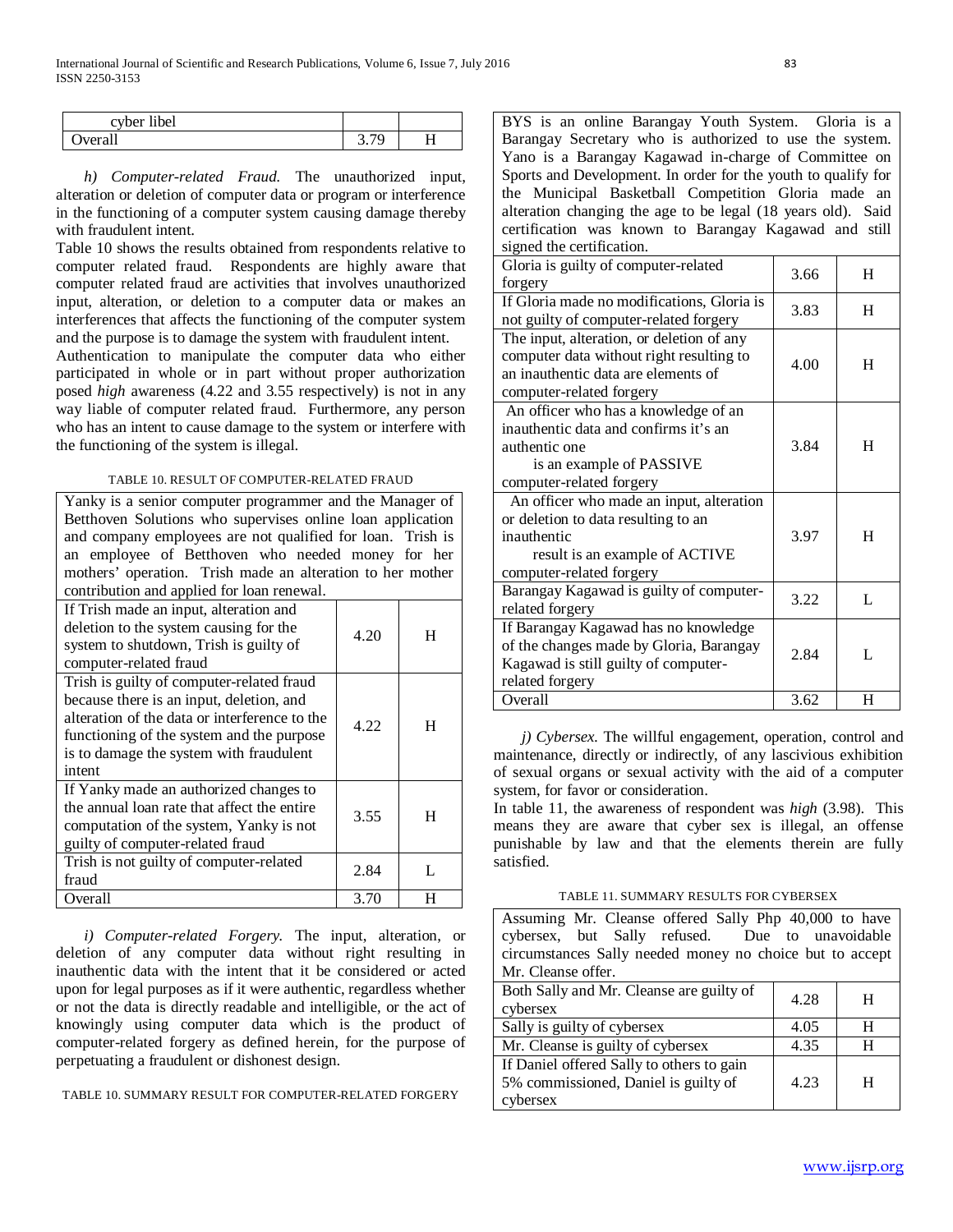| Both are guilty if the elements of cyber<br>sex must be present thus, there must be a<br>willful engagement, maintenance, and<br>control of the lascivious and exhibition of<br>the sexual organs, lascivious activity is<br>done with the aid or through the use of<br>computer system, and the activity is done<br>for a favor or consideration. | 4.23 | H |
|----------------------------------------------------------------------------------------------------------------------------------------------------------------------------------------------------------------------------------------------------------------------------------------------------------------------------------------------------|------|---|
| Any of said elements not present is not<br>guilty of cybersex                                                                                                                                                                                                                                                                                      | 3.51 | H |
| Cybersex punishes those who are engage<br>in business or operation of any lascivious<br>and<br>exhibition of sexual organs                                                                                                                                                                                                                         | 4.12 | H |
| If Sally is a prostitute, Sally is guilty of<br>cybersex                                                                                                                                                                                                                                                                                           | 3.69 | H |
| B a married man and D single consented<br>to videotaped their doings and uploaded<br>via<br>Youtube, B and D are guilty of<br>cybersex                                                                                                                                                                                                             | 3.95 | H |
| If Sally and Mr. Cleanse are married<br>couple doing cybersex, both are guilty of<br>cybersex                                                                                                                                                                                                                                                      | 3.41 | L |
| Overall                                                                                                                                                                                                                                                                                                                                            | 3.98 | H |

Respondents are not fully aware that there is legal cyber sex and there had been law that sets limitations and decriminalized such act like prostitute.

#### *C. Constraints Encountered*.

Respondents were asked what constraints they have encountered about their awareness to cybercrime law. Table 12 shows that respondents were provided limited information (2.28) about cybercrime offenses as the highest constraint, followed by it was never discussed in the classroom (2.36), not reading computer related laws (2.52), they have no time reading computer related laws (2.96), and studying said law is not needed in their field (3.65).

TABLE 12. CONSTRAINTS ENCOUNTERED OVER CYBER CRIME OFFENSES AND LAWS

| limited discussion in the classroom   |  |
|---------------------------------------|--|
| not discussed in the classroom        |  |
| not reading computer related laws     |  |
| no time to read computer related laws |  |
| not needed in my field                |  |

## *D. Lessons Learned*

Table 13 shows the results what lessons did the respondents learned after answering the survey questionnaire. It revealed that after answering the questionnaire respondents are enlightened what are cyber crime offenses that are punishable under cyber crime law (1.92). Others said it widens their awareness (2.15), makes them aware of the effect that may be caused by cyber crime law (2.56), helpful enough for students like them (3.15).

TABLE 13. LESSON LEARNED AFTER ANSWERING THE SURVEY **OUESTIONNAIRE** 

| enlightens me about some crimes and<br>offenses under cyber crime law | 1.92 |  |
|-----------------------------------------------------------------------|------|--|
| widen my awareness on cyber crime<br>law                              | 2.15 |  |
| makes me aware of the effect that may<br>be caused by cyber crime law | 2.56 |  |
| helpful enough for a student like me                                  | 3.15 |  |
| not so much helpful, just a little bit                                | 3.77 |  |

*E. Recommendation.* Respondents were asked of the possible recommendations on how this study will help them to be aware not only cyber crime laws but topics which are relevant to their field of specialization. In Figure 13, the most recommended mechanism that respondents would like to emphasize is providing lectures and seminars on computer related crime and laws (1.98). The second recommendation is to have a discussion focus inside the classroom (2.16), include in the University calendar of events (2.97), use social media and create a forum or group that is focused on the awareness of cyber crime offenses and laws (3.19), and improve the course syllabus (3.24).

TABLE 14. RECOMMENDATION TO INCREASE AWARENESS TO CYBER CRIME OFFENSES AND LAWS

| provide lecture and seminar on<br>computer related crime and laws                               | 1.98 |  |
|-------------------------------------------------------------------------------------------------|------|--|
| Discuss in the classroom                                                                        | 2.16 |  |
| acknowledge/include in the event of<br>CS/IT week or other University Wide<br>activity          | 2.97 |  |
| create a forum, group on social media<br>with aim to help students aware of<br>cyber crime laws | 3.19 |  |
| improve course syllabus                                                                         |      |  |

#### III. CONCLUSION

Using cybercrime offense-scenario approach the researcher allows to evaluate responses closed to the understanding of the respondents. The easiness and description of the scenario gives respondents to visualized cybercrime offenses.

E-commerce law is among the laws that govern cyber crime offenses. The law governs crimes committed online like illegal access and interception, data and system interference, misuse of device, cyber-squatting, cyber libel, identity theft, computer-related fraud and forgery, and cybersex. Furthermore, respondents posed higher awareness through situations and example.

## IV. RECOMMENDATION